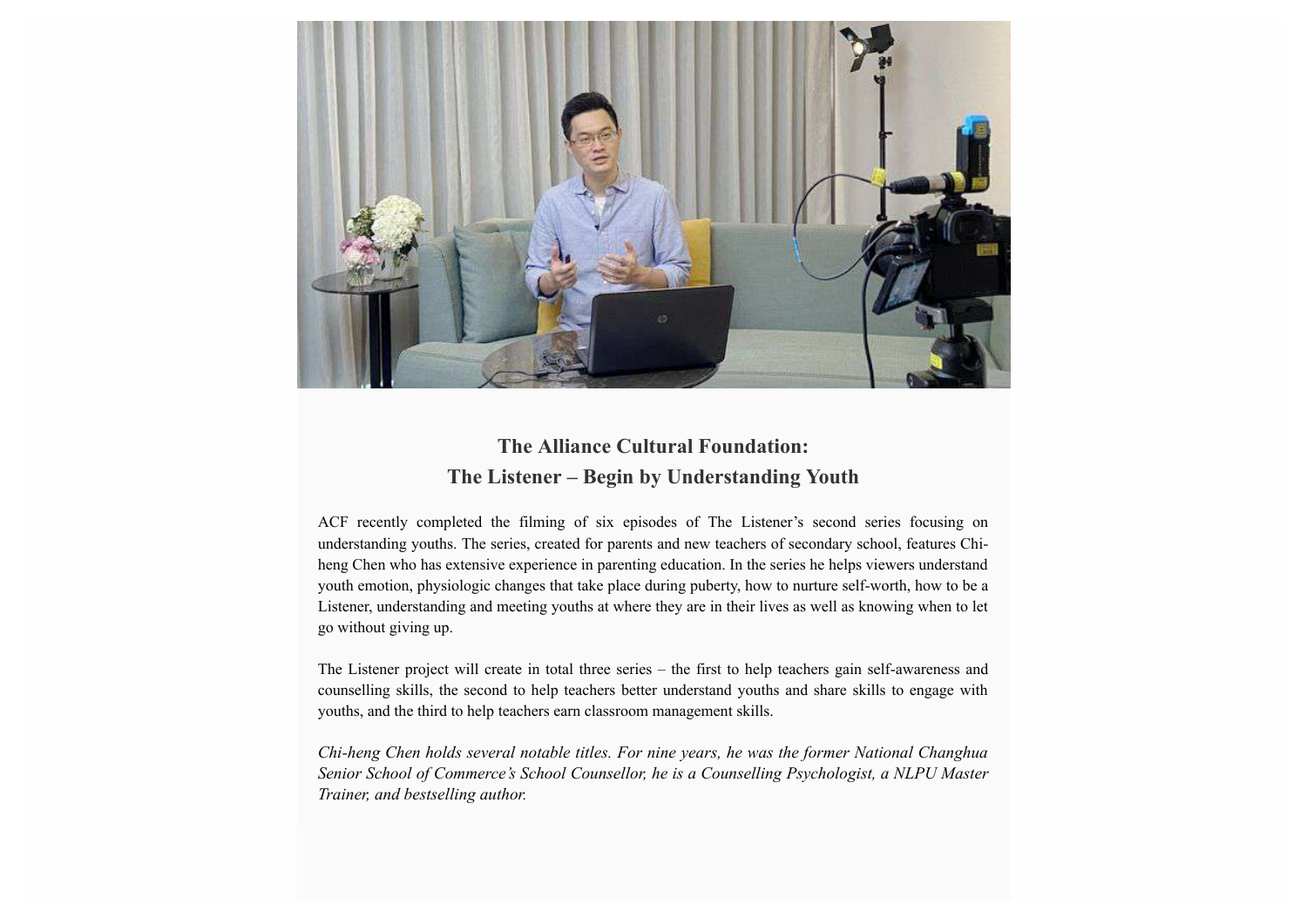

## **Junyi School of Innovation: Embracing Online Learning amid Covid-19**

Due to the rise of Covid-19 cases in Taiwan, Junyi School of Innovation shifts to online learning. Teachers redesigned the curriculum and modified their teaching to engage more meaningfully with students. They use available learning materials online and help nurture self-learners. Teachers of the arts and sports programs use available apps for students to maintain physical activity and learning in the arts. Though they found the shift challenging, it was an opportunity for change to breakthrough traditional teaching methods and to incorporate the use of different online resources. To engage students, teachers use Google education tools for group discussions and games.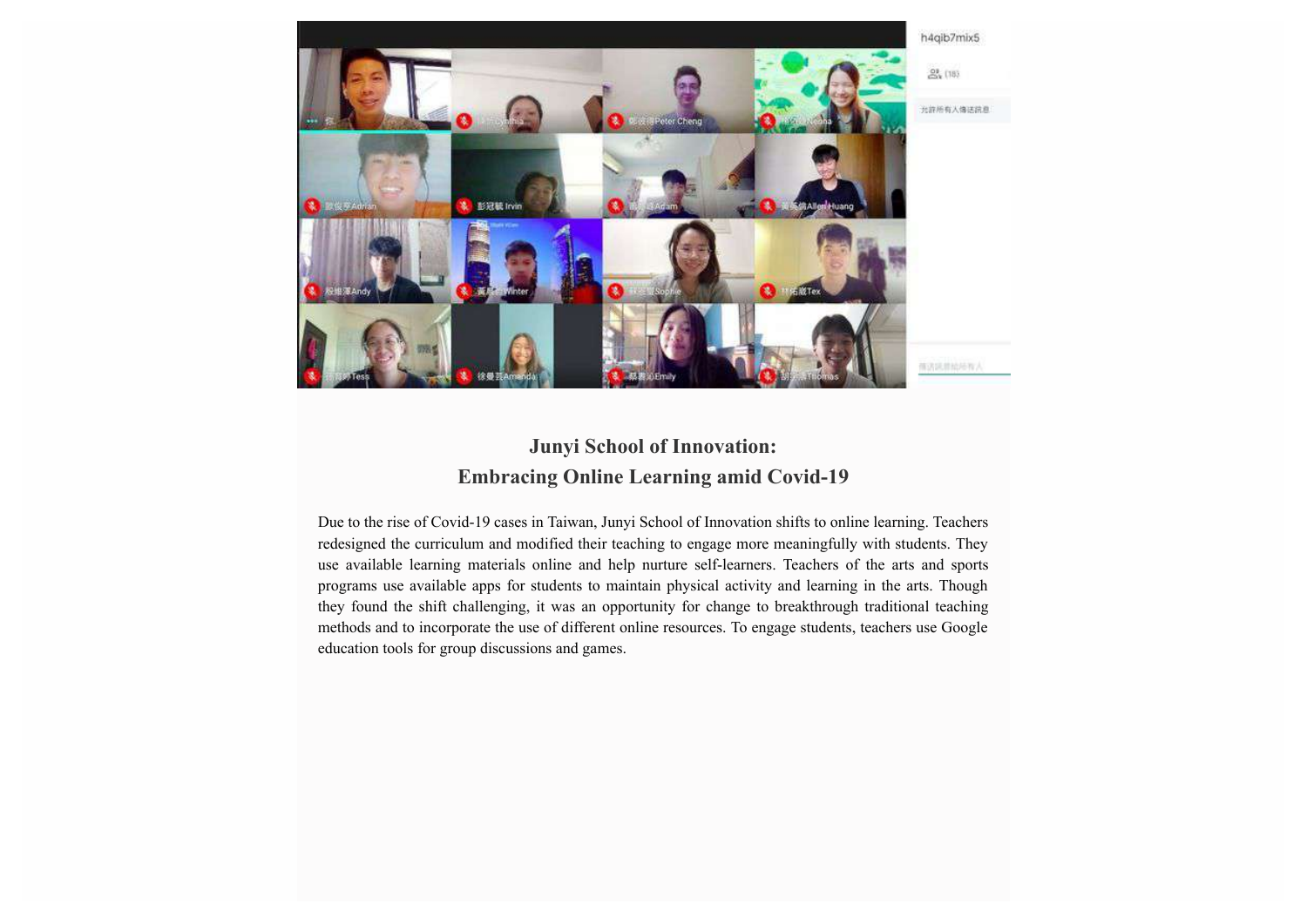

## **Junyi School of Innovation: Cycling Team Volunteers at the Kusahala Tribe**

11<sup>th</sup> May, Junyi School of Innovation's 11<sup>th</sup> grade cycling team challenged themselves to cycle the Yuchang Highway. Team members combined their cycling tour which began in Taitung City with volunteer services at the Kusahala Tribe in Changbin. As the majority of the tribe's youths study and work outside of the tribe, they designed activities for the village elders and young children that remain. Activities include singing, dumpling making with the elders, and games with the young. Before parting, elders who are inarticulate in mandarin shared their appreciation to students and teachers in mandarin. Students felt their greatest takeaway from the experience was the value of human engagement. As long as there is the will to serve, a difference can be made.